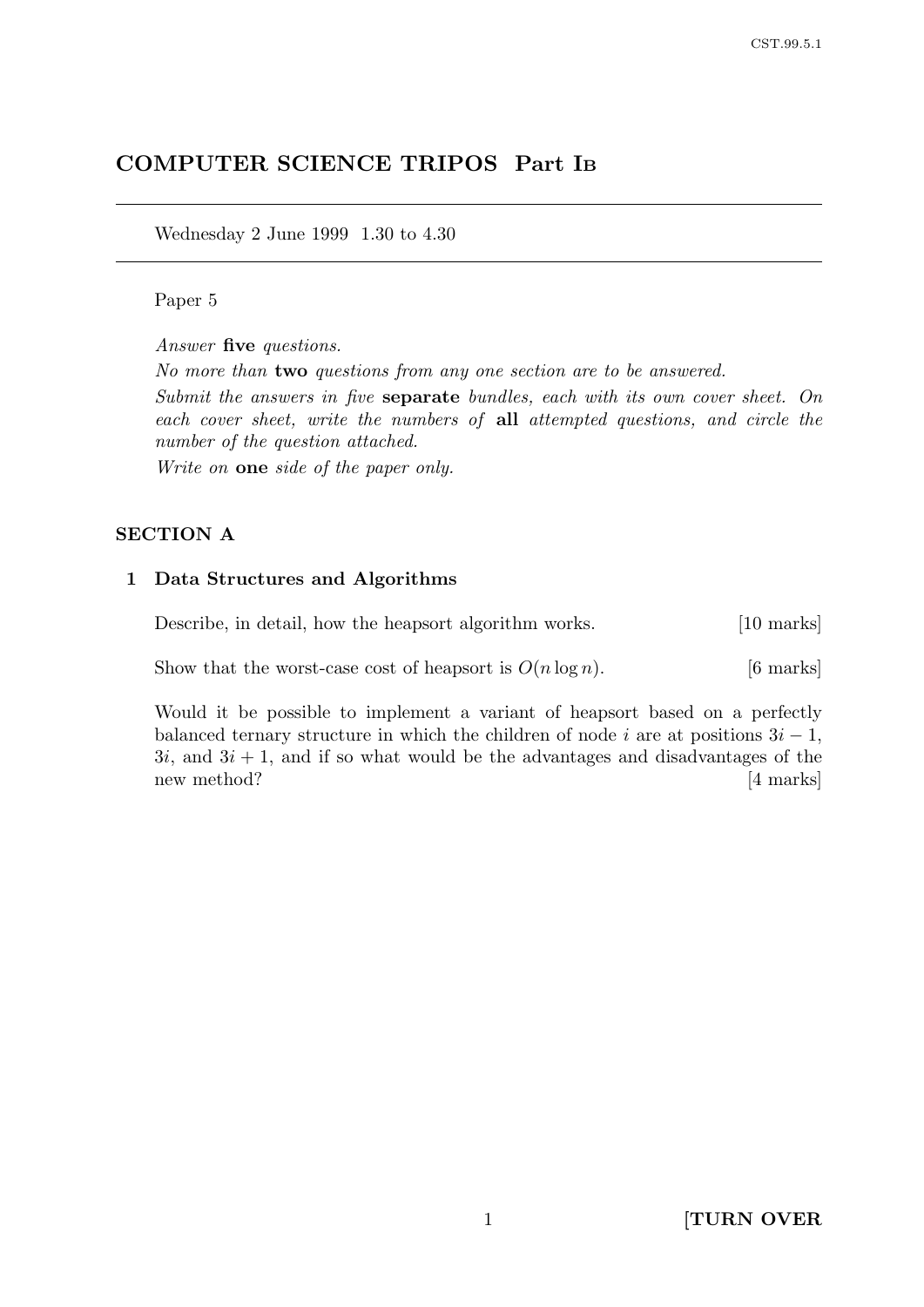# 2 Computer Design

| instruction    | decode/        | execute | memory | register   |
|----------------|----------------|---------|--------|------------|
| $_{\rm fetch}$ | register fetch |         | access | write back |

With reference to the classic RISC pipeline above, explain what a branch delay slot is and why it arises. [5 marks]

Demonstrate how conditional instructions can be used to avoid branches by writing code excerpts to perform the following function using a register-based processor. Comment your code to explain instruction semantics.

fun max(a,b) = if a>b then a else b; [5 marks]

To assist with subroutine calls, ARM processors have a branch-with-link instruction and Intel processors have a call instruction. How do these instructions differ from a simple branch? [5 marks]

What is an *interrupt* and how is it similar to a branch-with-link instruction on the ARM? [5 marks]

## 3 Digital Communication I

Compare packet switching and circuit switching with particular reference to the following issues:

- (a) how multiplexing is performed in each
- (b) how addressing is performed in each
- $(c)$  functions which must be performed by a switch in each case
- $(d)$  situations in which each is advantageous [15 marks]

"As communication bandwidth becomes less and less expensive, the efficiency of packet switching will become less important than the simplicity of implementation and guarantees offered by circuit switching." Discuss. [5 marks]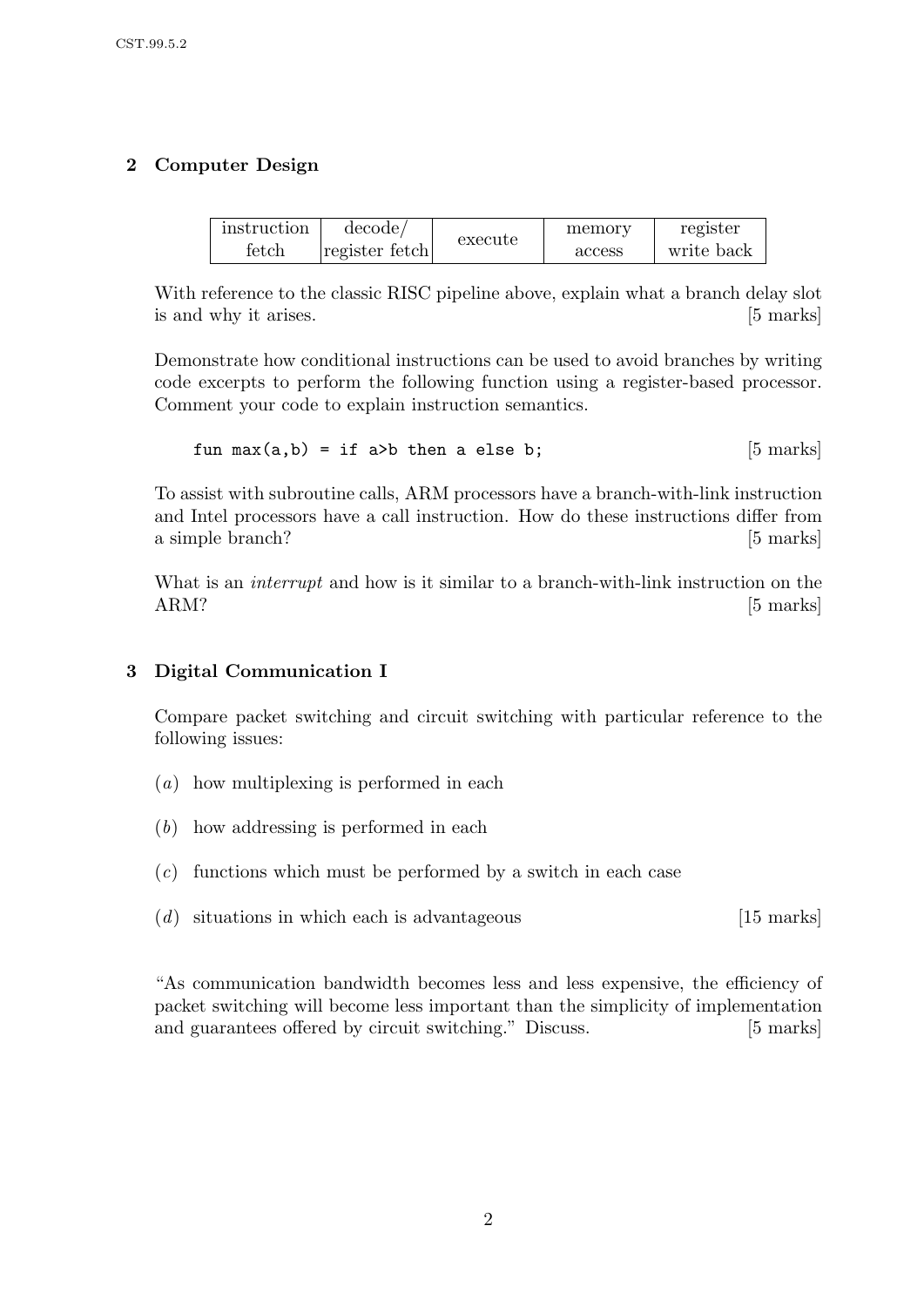### 4 Computer Graphics and Image Processing

A company wishes to produce a greyscale display with pixels so small that a human will be unable to see the individual pixels under normal viewing conditions.

What is the minimum number of pixels per inch required to achieve this? Please state all of the assumptions that you make in calculating your answer. It may be helpful to know that there are 150 000 cones per square millimetre in the human fovea, and that there are exactly 25.4 millimetres in an inch. [6 marks]

If the pixels could be only black or white, and greyscale was to be achieved by halftoning, then what would the minimum number of pixels per inch be in order that a human could not see the halftone dots? Again, state any assumptions that you make. [2 marks]

The company currently produces a display device with 2-bit greyscale (that is: four different shades of grey). Describe an error-diffusion algorithm which will convert an 8-bit greyscale image into a 2-bit image suitable for display on this device. [Note: the two images must have the same number of pixels.] [7 marks]

Illustrate that your algorithm works using the following test image.

| 200 | 40  |
|-----|-----|
| 250 | 220 |

[2 marks]

You are asked to design a  $4 \times 4$  ordered dither matrix. What rules should you follow in the design? [3 marks]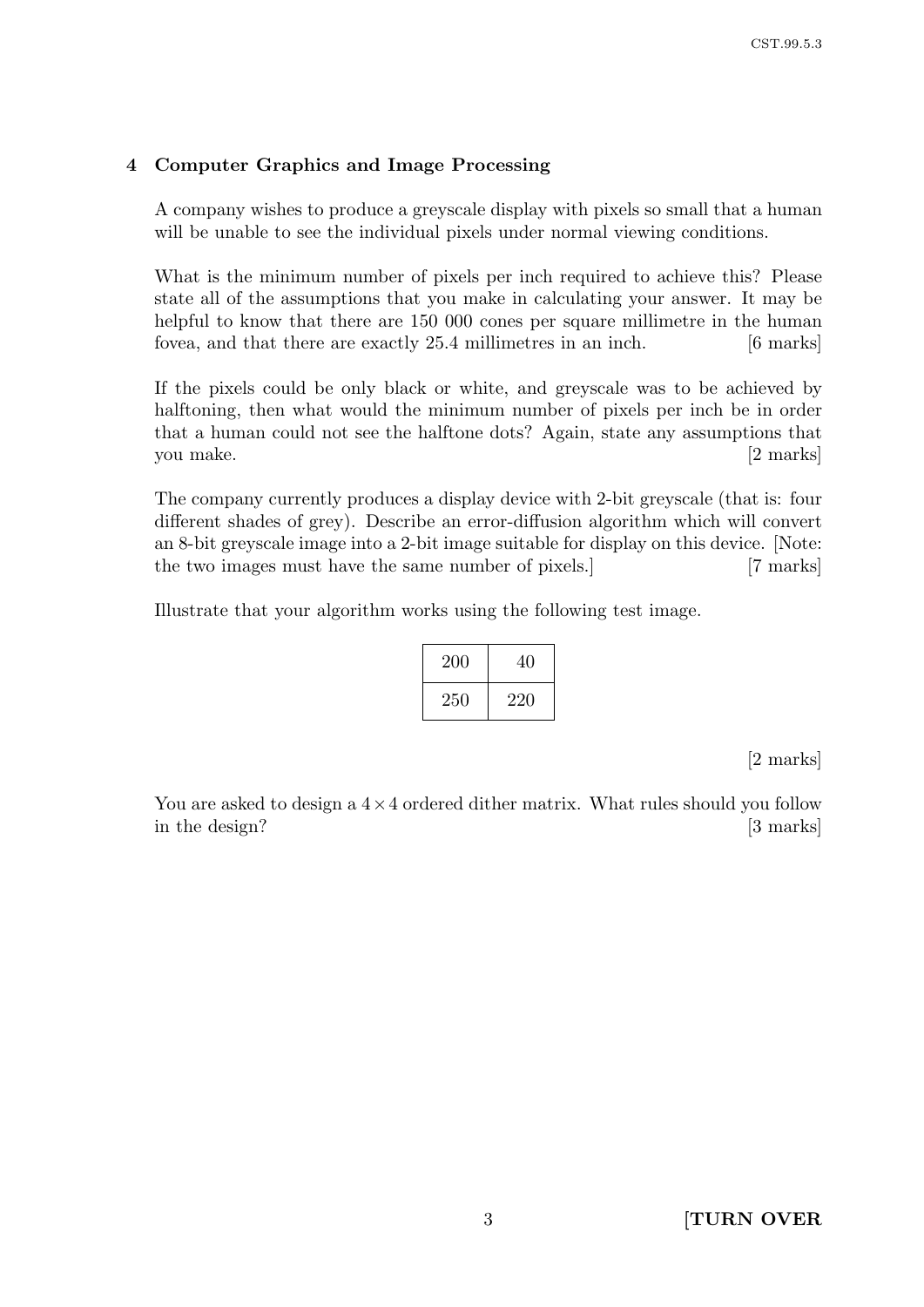## SECTION B

### 5 Comparative Programming Languages

Discuss what it means for a program written in C to conform to the ANSI Standard and for a compiler to conform to the standard. [4 marks]

Discuss the reasons why a program conforming to a standard may fail to yield exactly the same results when run on different conforming compilers. [10 marks]

Discuss why it is sometimes possible to write apparently simple expressions, such as 9+8/3 in PL/I, that yield unexpected results in languages that have a wide variety of numerical data types. To what extent is it possible to eliminate such problems in future languages? [6 marks]

## 6 Compiler Construction

Explain a possible implementation method for Java-style or ML-style exceptions and handlers. [8 marks]

Consider a simple arithmetic expression e of abstract syntax:

$$
e ::= x | n | e + e' | e - e' | e * e' | e / e' | -e
$$

where x ranges over a set of (global) variables, addressable by name, and  $n$ ranges over integer constants. Write a procedure in pseudo-code or a language of your choice which takes an expression  $e$  and prints (one-per-line) stack-machine instructions of the form

| pushvar x |           |                                           |
|-----------|-----------|-------------------------------------------|
| pushnum   | $n_{\rm}$ |                                           |
| add       |           | ; pop two items and push their sum        |
| sub       |           | ; pop two items and push their difference |
| mul       |           | ; pop two items and push their product    |
| div       |           | ; pop two items and push their quotient   |
| neg       |           | ; replace top item with its negation      |

which, when executed, have the net effect of pushing just the value of e onto the stack. Each line of code emitted should contain a comment giving the number of items on the stack after its execution, thus the first push and the last instruction would both be commented with "1 item". [12 marks]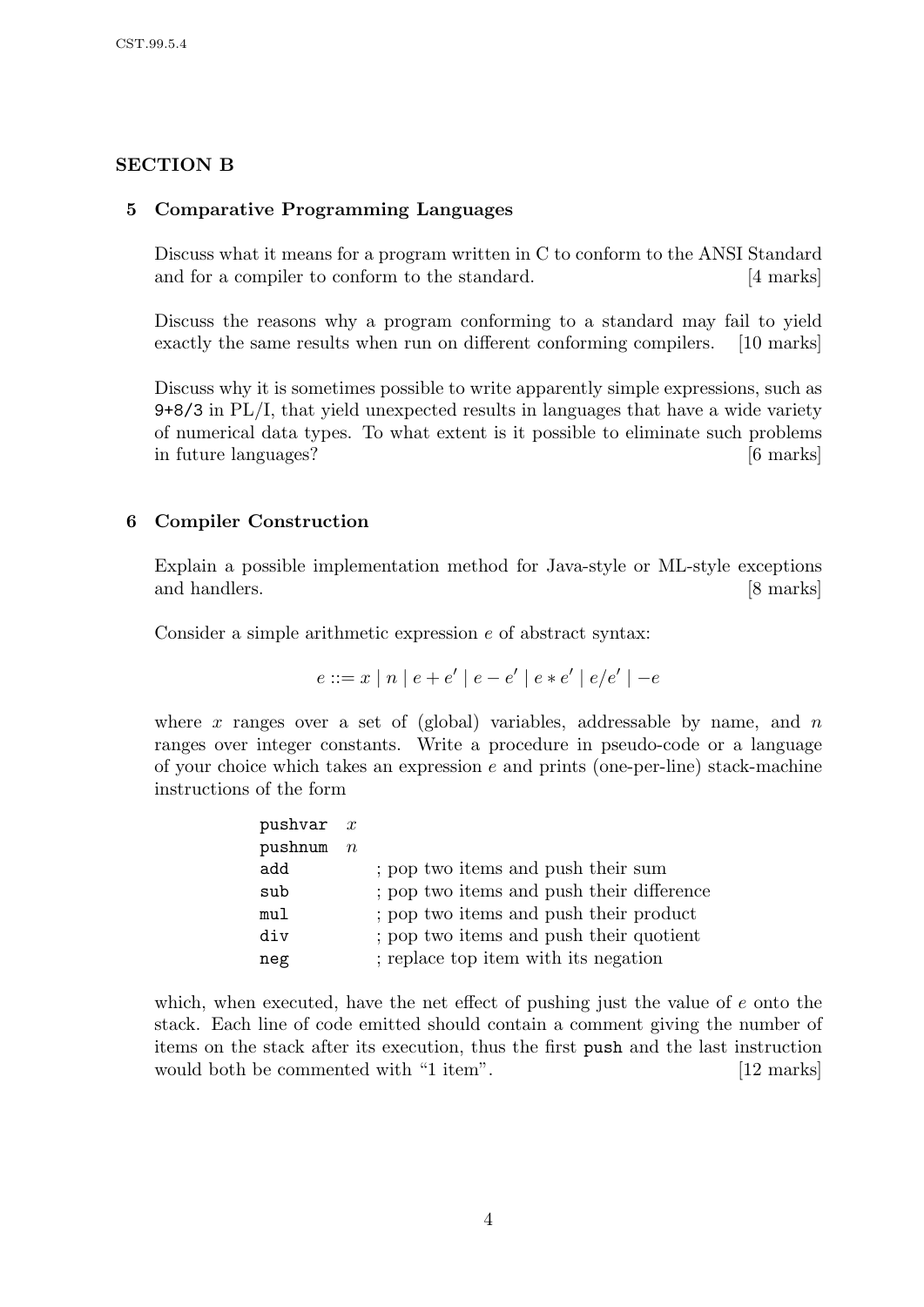## 7 Prolog for Artificial Intelligence

N. Wirth's textbook *Algorithms* + data structures = programs (1976) contains the following story.

I married a widow (call her W) who has a grown-up daughter (D). My father (F), who visited us quite often, fell in love with my step-daughter and married her. Hence my father became my son-in-law and my step-daughter became my mother. Some months later, my wife gave birth to a son (S1), who became the brother-in-law of my father, as well as my uncle. The wife of my father  $-$  that is, my step-daughter  $$ also had a son (S2).

Using Prolog, create a list of facts that represents the situation in the above story. [5 marks]

Add rules defining the family relationships (such as father-in-law) described in the story. [5 marks]

Show how a Prolog system would use your program to prove the goal "I am my own grandfather". [10 marks]

#### 8 Databases

Explain the ANSI/SPARC architecture for Data Base Management Systems, and show how it supports data independence. [5 marks]

Describe the relational model of data introduced by E.F. Codd in 1970. [4 marks]

What are its strengths and weaknesses? [7 marks]

What factors have led to its dominant position in the market place today? [4 marks]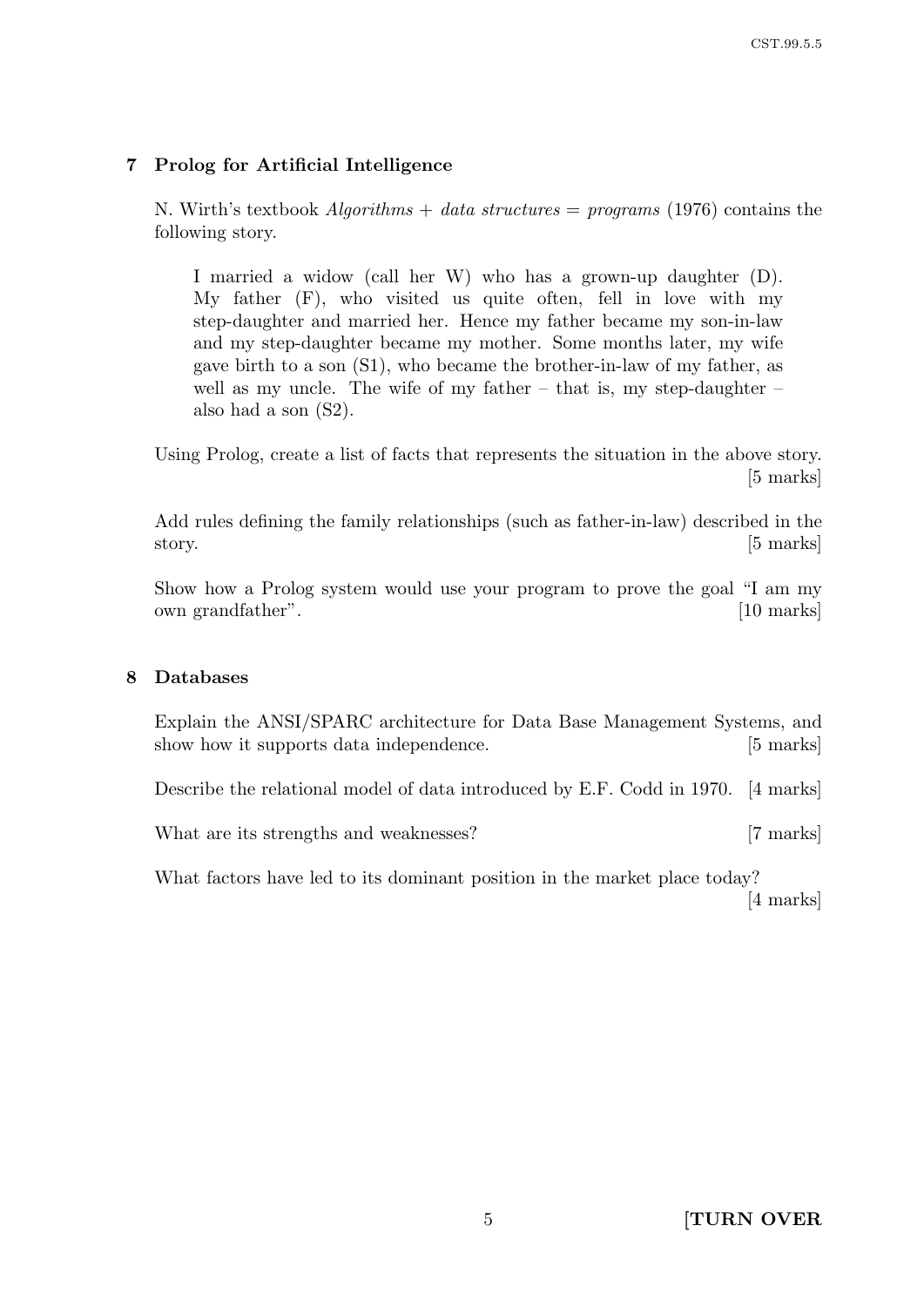## SECTION C

### 9 Semantics of Programming Languages

The commands C of a language for manipulating integer storage locations  $\ell$  are given by

$$
C\ ::=\ \mathbf{skip}\ |\ \ell\mathbin{{:}{=}}\ E\ |\ C\,;C\ |\ \mathbf{if}\ B\ \mathbf{then}\ C\ \mathbf{else}\ C\ \\\qquad \qquad \mid\mathbf{while}\ B\ \mathbf{do}\ C\ |\ \mathbf{begin}\ \mathbf{begin}\ \mathbf{for}\ \ell\mathbin{{:}{=}}\ E\ ;C\ \mathbf{end}\ \\\}
$$

where  $B$  and  $E$  range over boolean and integer expressions respectively, whose precise syntax you do not need to specify, but which include various integer and boolean operations and an operation for reading the contents of a location. The last form of command is for block-structured local state.

You may assume that evaluation of integer expressions  $E$  to integer values  $n$  has no side-effects on states s and that a suitable evaluation relation of the form  $E, s \downarrow n$  has already been defined; similarly an evaluation relation  $B$ ,  $s\psi b$  for boolean expressions has already been defined. Using these relations, give an operational semantics for commands in the form of an inductively defined relation  $C, s \downarrow s'$  for evaluating a command  $C$  in a state  $s$ , resulting in a final state  $s'$ . Make sure that your definition treats properly the local scope of  $\ell$  in a block **begin loc**  $\ell := E : C$  end. Illustrate this by showing that evaluating  $\ell := 0$ ; (begin loc  $\ell := 1$ ; skip end) in any state results in a state in which the value stored in  $\ell$  is 0, not 1. [12 marks]

Use the operational semantics to give a definition of *semantic equivalence* for these commands. Prove that if  $\ell \neq \ell'$  then **begin loc**  $\ell := E$ ;  $\ell' := \ell'$  end and  $\ell' := E$ are semantically equivalent for any integer expression E. What happens if  $\ell = \ell'$ ? If C does not involve any occurrences of  $\ell$ , is **begin loc**  $\ell := E$ ; C end always semantically equivalent to C? [8 marks]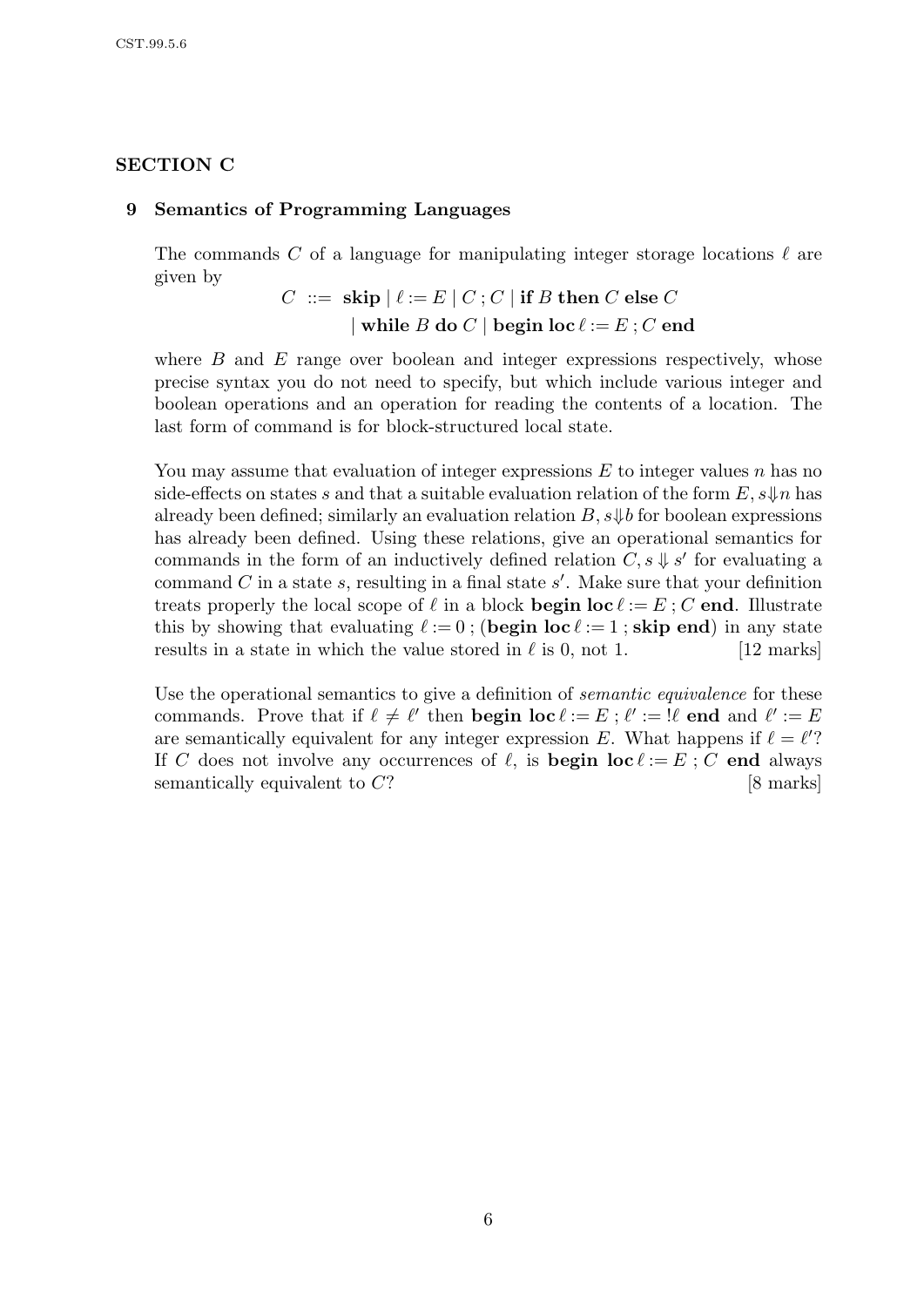#### 10 Logic and Proof

How do Prolog clauses differ from the clauses used by general-purpose resolution theorem provers? [2 marks]

Describe the series of resolutions that is performed by a Prolog interpreter when it is supplied with a program and a set of clauses. To illustrate your answer, explain how the following program executes when presented with the goal  $\leftarrow Q(f(f(f(f(a))))))$ :

$$
Q(a) \leftarrow \tag{1}
$$

$$
Q(f(a)) \leftarrow \tag{2}
$$

$$
Q(f(f(x))) \leftarrow Q(f(x)), Q(x)
$$
\n(3)

[7 marks]

Considering the program and the goal  $\leftarrow Q(f(f(f(f(a)))))$  now as a set of clauses, derive the empty clause using general resolution. (Full credit requires finding the shortest derivation.) [6 marks]

Consider the set of clauses consisting of the program given above and the goal  $\leftarrow Q(f(\cdots f))$  $\overline{n}$  $(a)(a) \cdots$ ). Let  $p(n)$  be the number of steps executed by a Prolog

interpreter when given those clauses. Let  $r(n)$  be the minimum number of steps required to derive the empty clause from those clauses using general resolution. Compare the approximate growth rates of  $p(n)$  and  $r(n)$  as n increases, and explain any difference you find.  $[5 \text{ marks}]$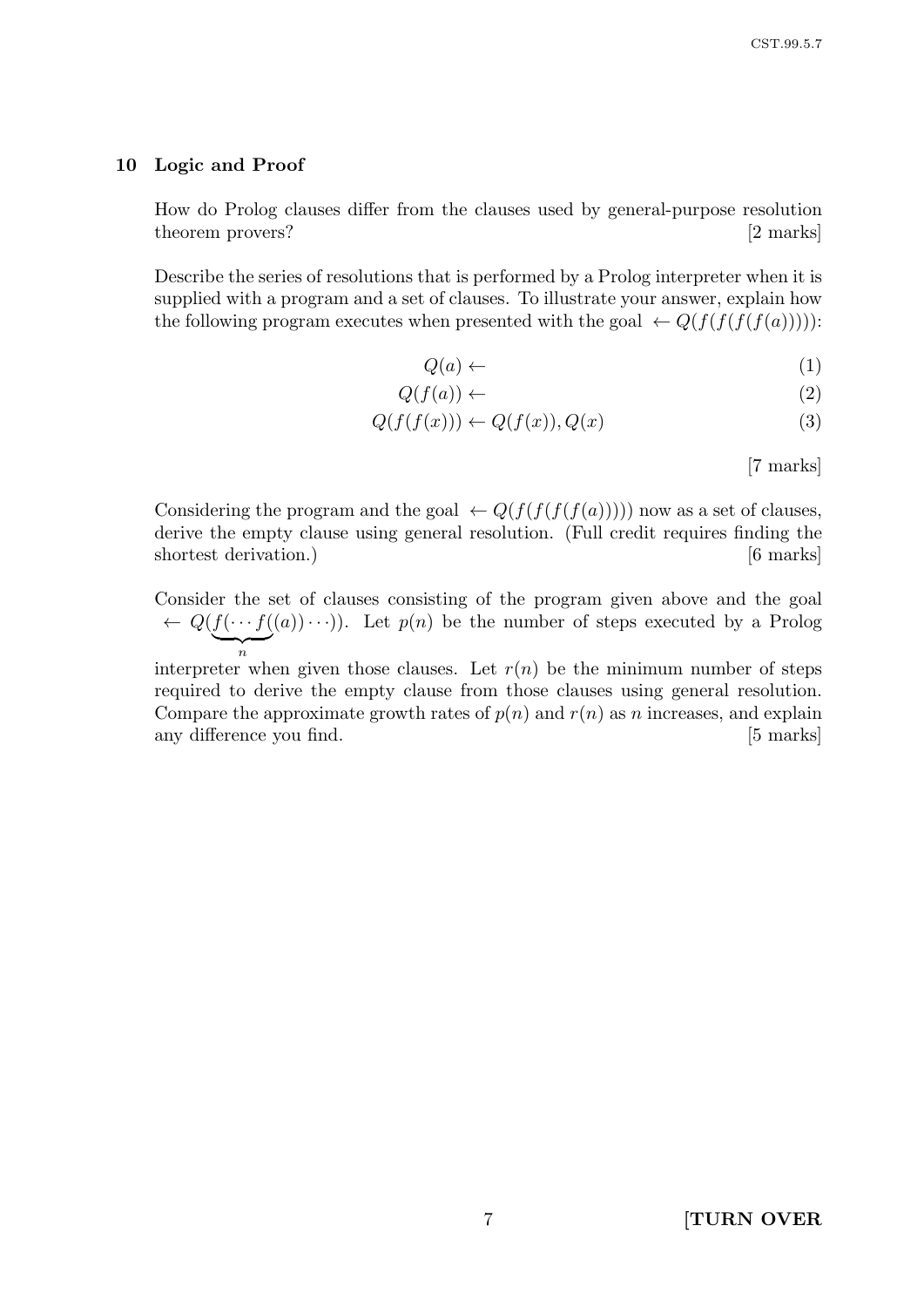## 11 Complexity Theory

Explain briefly, stating but not proving any relevant results, which of the following statements are true, which are false and which are meaningless in the context of a study of the complexity of computation. [Each part will be allocated the same weight when marking, but conciseness and clarity of explanation will be important as well as simple factual correctness.]

- (a) I can check an integer N to see whether it is prime by doing test division by all the numbers less than it. This involves just under  $N$  trial divisions, and division has a polynomial cost. Therefore testing to see whether a number is prime is a problem in the class P.
- $(b)$  If I am given an integer N and am told in advance that it is composite then I can guess a pair of integers  $P$  and  $Q$ , multiply them together and check whether their product is  $N$ . Multiplication has polynomial cost hence factorising known-composites is in the class NP.
- $(c)$  The quotient of a pair of *n*-digit integers can be computed in a time less than  $kn^{1.1}$  for some value k which depends on the exact speed of the (ordinary) computer being used.
- (d) If P is a class of problems, and every instance of P can be converted (efficiently) into an instance of an NP-complete problem Q, and a solution to the corresponding instance of Q lets you (again efficiently) derive a solution to the original instance of P, then P is NP-complete.
- (e) If  $P = NP$  then we can solve the decision version of the Travelling Salesman Problem efficiently on a deterministic computer: i.e. given a graph with weighted edges and an integer  $k$  we can find a route visiting each vertex of the graph and having total edge-weight at most  $k$ . Because of this we could then solve the minimisation version of the same problem, i.e. find the shortest path through the graph that visits each vertex, and this would still be achievable in polynomial time.

[20 marks]